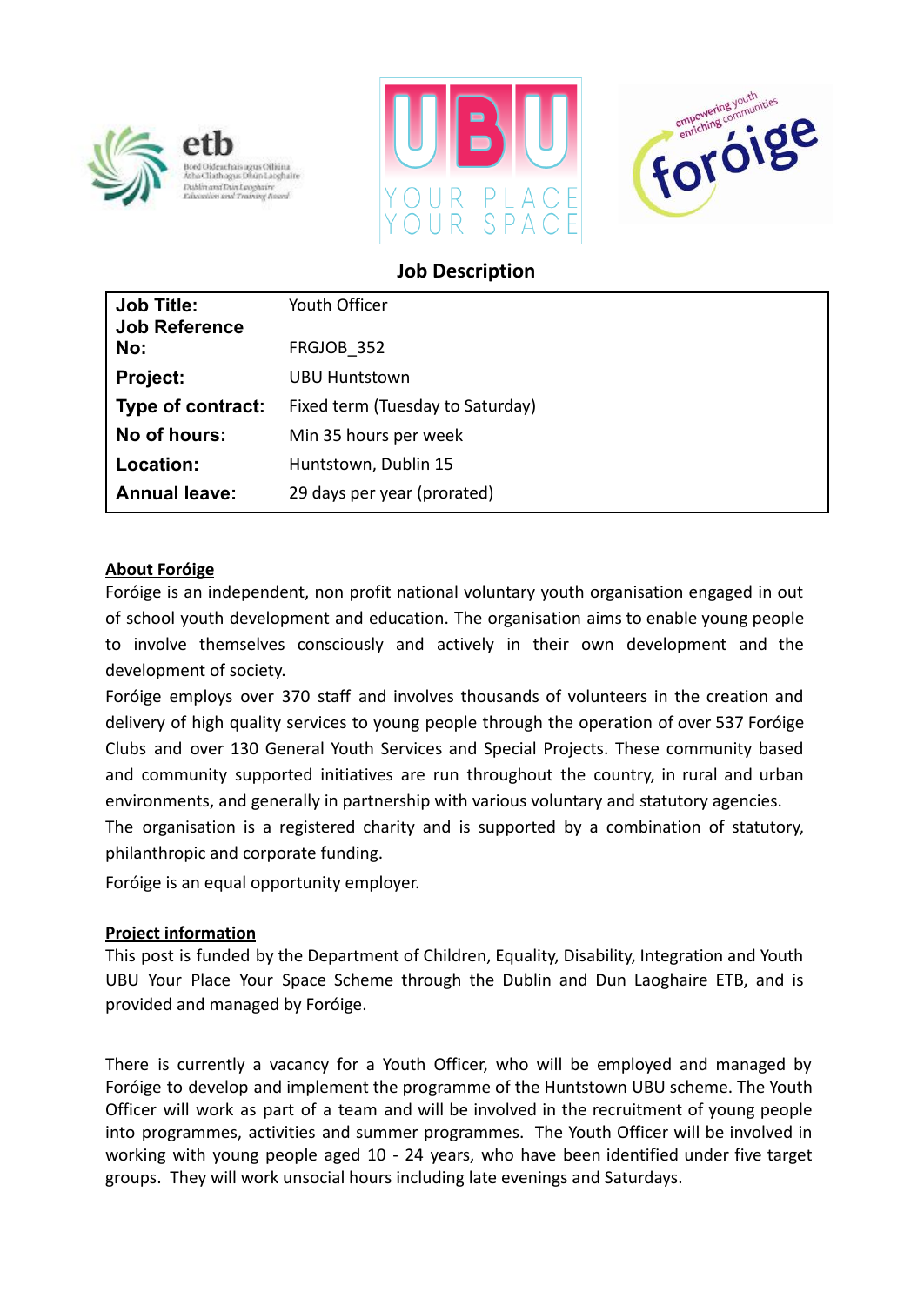## **Key Responsibilities**

The duties of the Youth Officers shall be notified by the Organisation's National Council and/or its Chief Executive or nominee. These duties will include:

- In conjunction with the Foróige Manager and the other Youth Officer in the UBU Service, being responsible for the design, organisation/coordination and implementation of educational and support programmes with young people .
- Working with the Huntstown community and with other professionals to identify the young people to be targeted for the Service.
- Establishing volunteer led Foróige clubs and groups in partnership with local communities through the recruitment of volunteer leaders and members.
- Enlisting the support of parents, family members and other volunteers and enabling them to engage effectively with the target group in youth development activities
- Provision of other youth work interventions including design, facilitation and evaluation of summer programmes, school holiday programmes and occasional weekend work.
- Together with the other youth officer, provision of late night work and Saturday work
- Attending meetings and preparing written reports as required for the Management/Advisory Committee and funders.
- Reporting to the Foróige Manager.
- Any such other relevant duties as the board of Foróige and/or the Chief Executive Officer or the nominee of the Chief Executive shall deem necessary for the effective implementation of Foróige's policy and programmes and the Programmes of UBU Blanchardstown.

## **Professional Qualifications and Experience**

- Education to National Diploma or Degree standard (note: candidates with exceptional, relevant work experience may also be considered in lieu of degree qualifications) (E)
- Paid or voluntary, experience working with young people (D)
- A minimum of 1 year relevant work experience (D)
- $\bullet$  Access to car and full Irish driving licence (E)

## **Person Specification**

- Good interpersonal skills, including ability to liaise with a wide range of contacts and build and maintain effective working relationships.
- Excellent standards of accuracy and attention to detail.
- Ability to be proactive, use own initiative and work effectively within a pressurised environment.
- Positive and flexible approach to team working
- Good written communications skills, including ability to draft summary information and correspondence.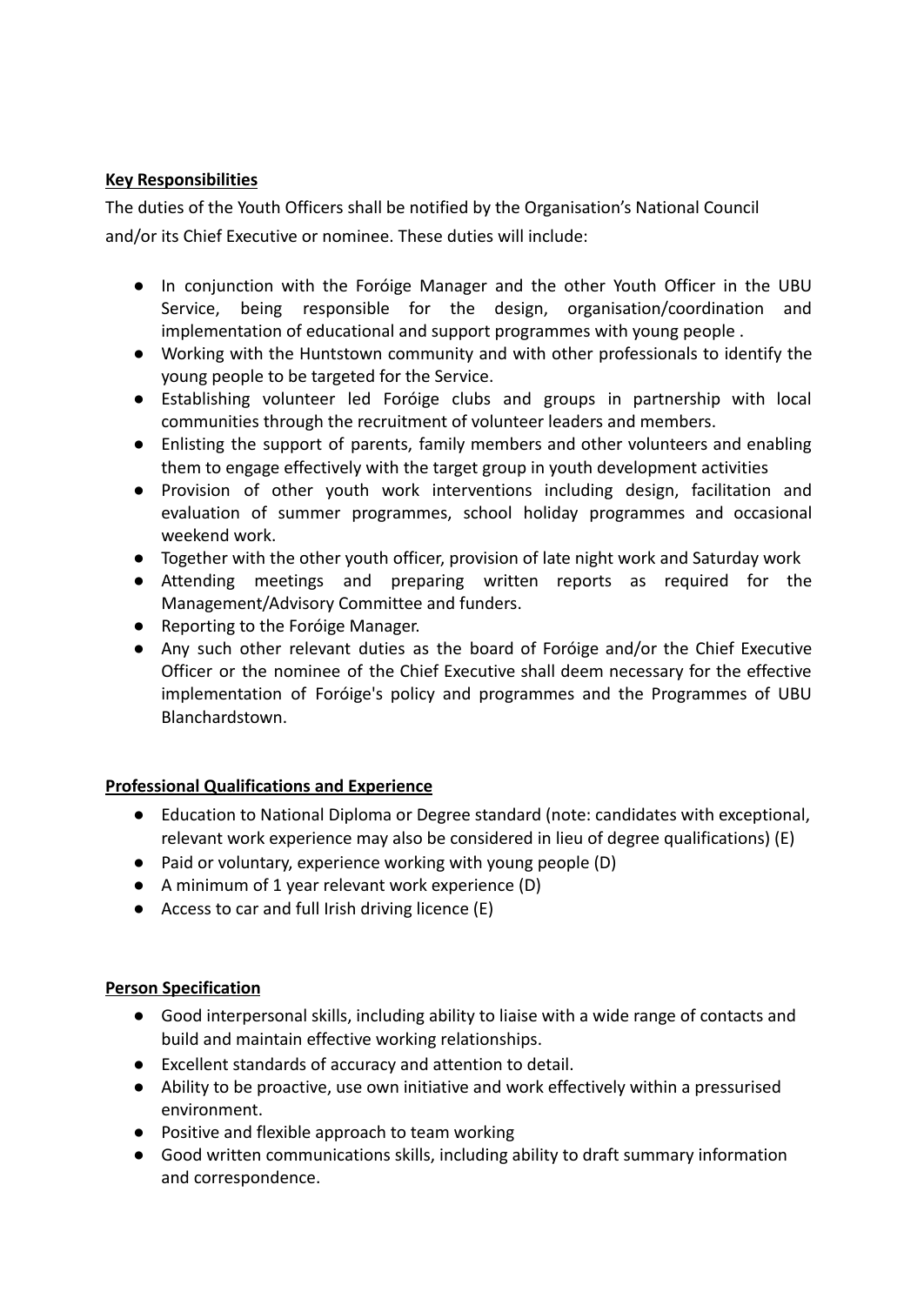● Good computer skills, including Word processing, MS Access, Excel, Internet and PowerPoint.

#### **Requirements of all Foróige staff**

- Commitment to the purpose of Foróige and to work within the values, policies and procedures of the organisation.
- To act consistently in a professional manner at all times.
- To participate in regular supervision with your line manager.
- Flexibility in relation to hours of work to meet the needs of the work. Work during unsocial hours may be required.
- Identify training needs with your line manager and participate in training opportunities appropriate to the role.
- To undertake other duties as may be requested by the Chief Executive Officer of Foróige or their nominee from time to time.

#### **Additional Considerations for the Role**

**Medical:** The successful candidate will be required to complete a medical questionnaire / pre employment medical examination. **Garda vetting:** As our work involves contact with young people, candidates under consideration for employment in Foróige will be subject to Garda vetting. **References:** The successful candidate will undergo 2 reference checks before commencing employment with Foróige. **Funding:** It must be understood that if the funding for the post is discontinued the post holder's contract may be terminated. **Hours of work:** The position will require flexibility in relation to working hours. It is expected that the Youth Officer will work three late evenings/ nights per week (up to 10pm) and every Saturday **Base:** The employment base for this role will be Huntstown Community Centre, Huntstown, Dublin 15 **Salary:** The salary for the Youth Justice Worker (s) will be based pro rata on the following salary scale: €34,587; €36,027; €37,467; €38,908; €40,349; €41,793; €43,236; €45,389; €47,542. Starting salary will be confirmed to the successful candidate(s) upon appointment